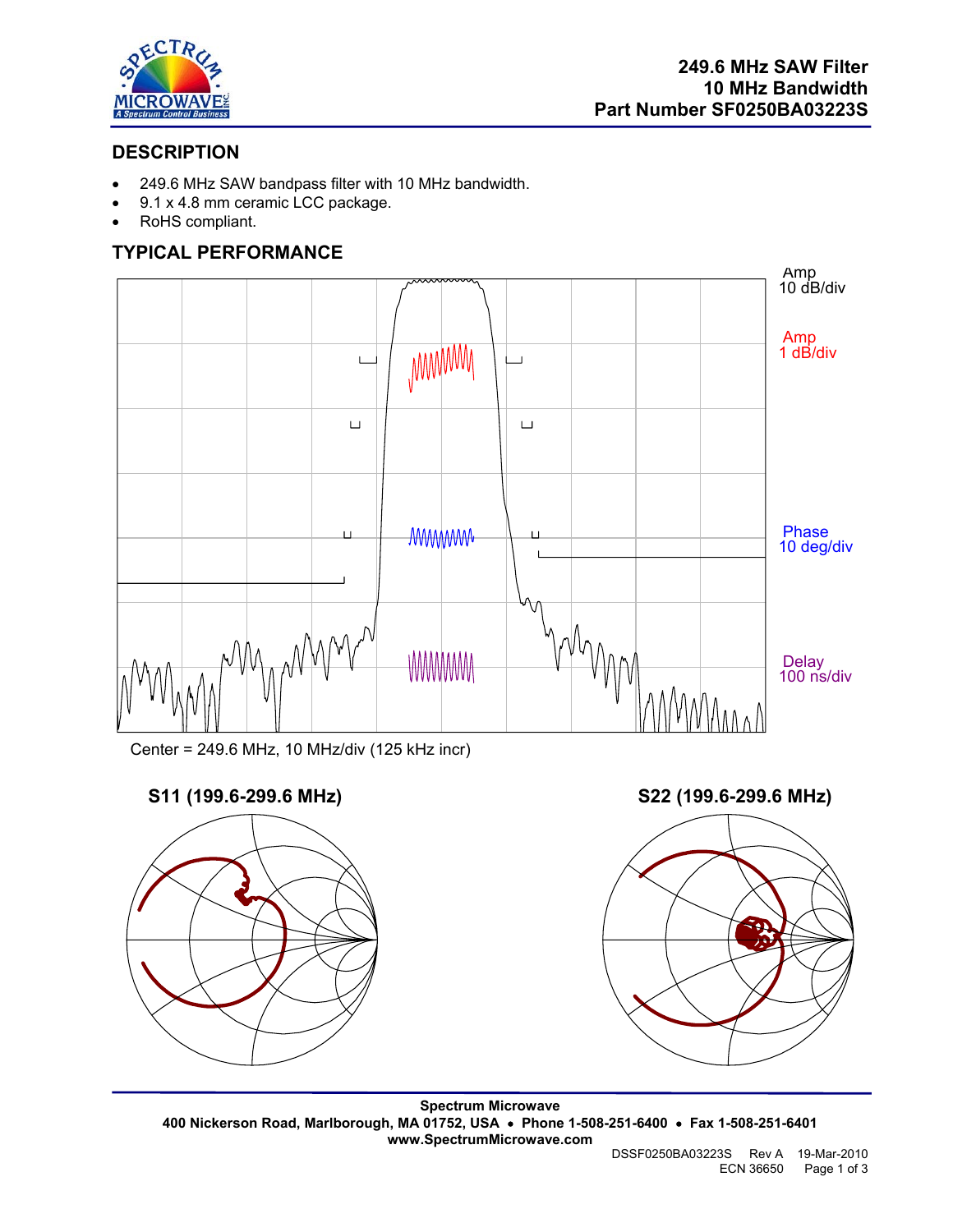

#### **SPECIFICATION**

| <b>Parameter</b>                                                        | <b>Min</b> | <b>Typ</b> | <b>Max</b> | <b>Units</b>    |
|-------------------------------------------------------------------------|------------|------------|------------|-----------------|
| Center Frequency, $F_c$                                                 |            | 249.6      |            | <b>MHz</b>      |
| <b>Insertion Loss</b>                                                   |            | 10.8       | 13.5       | dB              |
| Amplitude variation (244.6 to 254.6 MHz)                                |            | 0.7        | 1          | dB p-p          |
| Phase Linearity (244.6 to 254.6 MHz)                                    |            |            | 4          | deg RMS         |
| <b>Absolute Delay</b>                                                   |            | 570        |            | ns              |
| Lower 1dB Band Edge <sup>2</sup>                                        |            | 243.89     | 244.6      | <b>MHz</b>      |
| Upper 1dB Band Edge <sup>2</sup>                                        | 254.6      | 255.18     |            | <b>MHz</b>      |
| Relative Attenuation (149.6 to 234.6 MHz) <sup>2</sup>                  | 47         | 53         |            | dB              |
| Relative Attenuation ( $\overline{234.6}$ to 235.6 MHz) <sup>2</sup>    | 40         | 55         |            | dB              |
| Relative Attenuation (235.6 to 237 MHz) <sup>2</sup>                    | 23         | 55         |            | dB              |
| Relative Attenuation $\overline{(237 \text{ to } 239.6 \text{ MHz})^2}$ | 13         | 48         |            | dB              |
| Relative Attenuation (259.6 to $262$ MHz) <sup>2</sup>                  | 13         | 35         |            | dB              |
| Relative Attenuation (262 to 263.6 MHz) <sup>2</sup>                    | 23         | 47         |            | dB              |
| Relative Attenuation (263.6 to 264.6 MHz) $^2$                          | 40         | 47         |            | dB              |
| Relative Attenuation (264.6 to 349.6 MHz) <sup>2</sup>                  | 43         | 55         |            | dB              |
| Source and Load Impedance                                               |            | 50         |            | ohms            |
| <b>Temperature Coefficient of Frequency</b>                             |            | -18        |            | ppm/°C          |
| <b>Ambient Temperature</b>                                              |            | 25         |            | $\rm ^{\circ}C$ |

Notes: 1. Reference frequency. Computed as mean of the 3 dB frequencies. 2. All dB values are referenced to the insertion loss value.

### **MAXIMUM RATINGS**

| Parameter                          |     | vax |        |
|------------------------------------|-----|-----|--------|
| Storage Temperature Range          | -40 | 85  | $\sim$ |
| <b>Operating Temperature Range</b> | -20 | 85  |        |
| Input Power Level                  | -   | 10  | dBm    |

#### **MATCHING CIRCUIT**



Notes:

- Recommend 2% or better tolerance matching components. Typical inductor Q=40.
- Optimum values may change depending on board layout. Values shown are intended as a guide only.

**Spectrum Microwave 400 Nickerson Road, Marlborough, MA 01752, USA** • **Phone 1-508-251-6400** • **Fax 1-508-251-6401 www.SpectrumMicrowave.com**